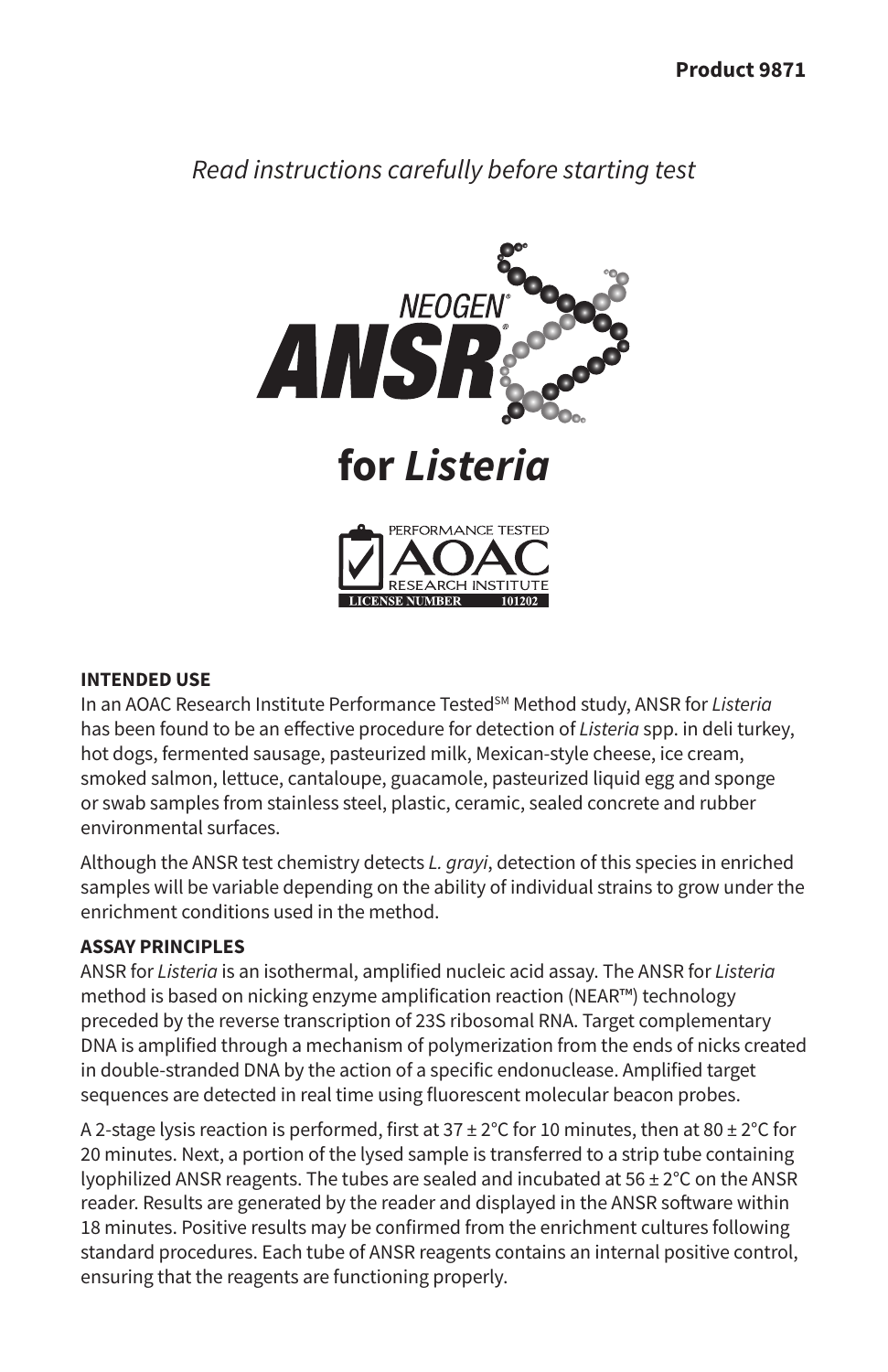### **INTENDED USER**

The ANSR for *Listeria* test is designed for use by personnel with appropriate training in microbiology. Training in the use of the ANSR test system is available through NEOGEN.

### **MATERIALS PROVIDED**

- 1. 12 strips of 8 cluster tubes, 1.2 mL
- 2. 12 strips of 8 reaction tubes, 200 µL, containing lyophilized ANSR for *Listeria* reagents in 2 sealed foil pouches with desiccant pack
- 3. 12 strips of 8 permanent caps for reaction tubes
- 4. 1 bottle lysis reagent suspension buffer, 60 mL
- 5. 3 vials containing lyophilized lysis reagents
- 6. 1 kit insert

# **EQUIPMENT REQUIRED**

- 1. ANSR reader (NEOGEN item 9828)
- 2. Computer and software for connection to ANSR reader (NEOGEN item 9832)
- 3. 1 dual heater block with aluminum block inserts for 1.2 mL cluster tubes,  $80 \pm 2^{\circ}$ C and 37 ± 2°C (NEOGEN items 9386-48D, 9829-48) **OR** two single heater blocks with aluminum block inserts for 1.2 mL cluster tubes,  $80 \pm 2^{\circ}$ C and 37  $\pm$  2 $^{\circ}$ C (NEOGEN items 9386-48D, 9829-48)
- 4. Pipettor, 100–1000 µL (NEOGEN item 9463)
- 5. Pipette tip rack, 100–1000 µL, sterile, 96 tips (NEOGEN item 9487)
- 6. Pipettor, 10–100 µL, 8-channel (NEOGEN item 9388)
- 7. Pipette tips, 100 µL, sterile, filtered, 96 tips (NEOGEN item 9389)
- 8. Vortex mixer, adjustable speed (NEOGEN item 9494)
- 9. Stomacher (optional)
- 10. 3 thermometers, traceable (NEOGEN item 9518)
- 11. Timer, 3-channel (NEOGEN item 9426)
- 12. Optional-for use-heater block with 0.2 mL reaction tube aluminum block insert, 56 ± 2°C (NEOGEN items 9386-48D, 9829-48)
- 13. Webcam (NEOGEN item WEBCAM)
- 14. ANSR Ethernet cable (NEOGEN item 9835)
- 15. 10 mL pipette pump (NEOGEN item 9277)
- 16. Pipettes, sterile serological (NEOGEN item 8686)
- 17. 40-slot, 20 mm test tube rack, autoclavable (NEOGEN item 9553)
- 18. Pipettor, 20–200 mL (NEOGEN item 9276)

# **OTHER MATERIALS REQUIRED**

- 1. Stomacher-type bags for sample enrichment. Filtered bags are recommended (NEOGEN item 6827)
- 2. Graduated cylinder, 250 mL (NEOGEN item 9368)

# **MEDIA ENRICHMENT BROTH REQUIRED**

- 1. ANSR for *Listeria* Enrichment Broth 1 (NEOGEN item 9814) for environmental samples
- 2. LESS Medium, 500 g bottle (NEOGEN item 9790A) for food samples except meats
- 3. Reveal Buffered *Listeria* Enrichment Broth (BLEB), 500 g bottle (NEOGEN item 9786) — for meat samples. Also used for confirmation, see page 6.
- 4. LESS Plus Medium, 500 g bottle (NEOGEN item 9880) for select matrices.
- 5. 1 L purified water
- 6. Phosphate Buffered Saline (if testing smoked salmon or guacamole) (NEOGEN item 8425)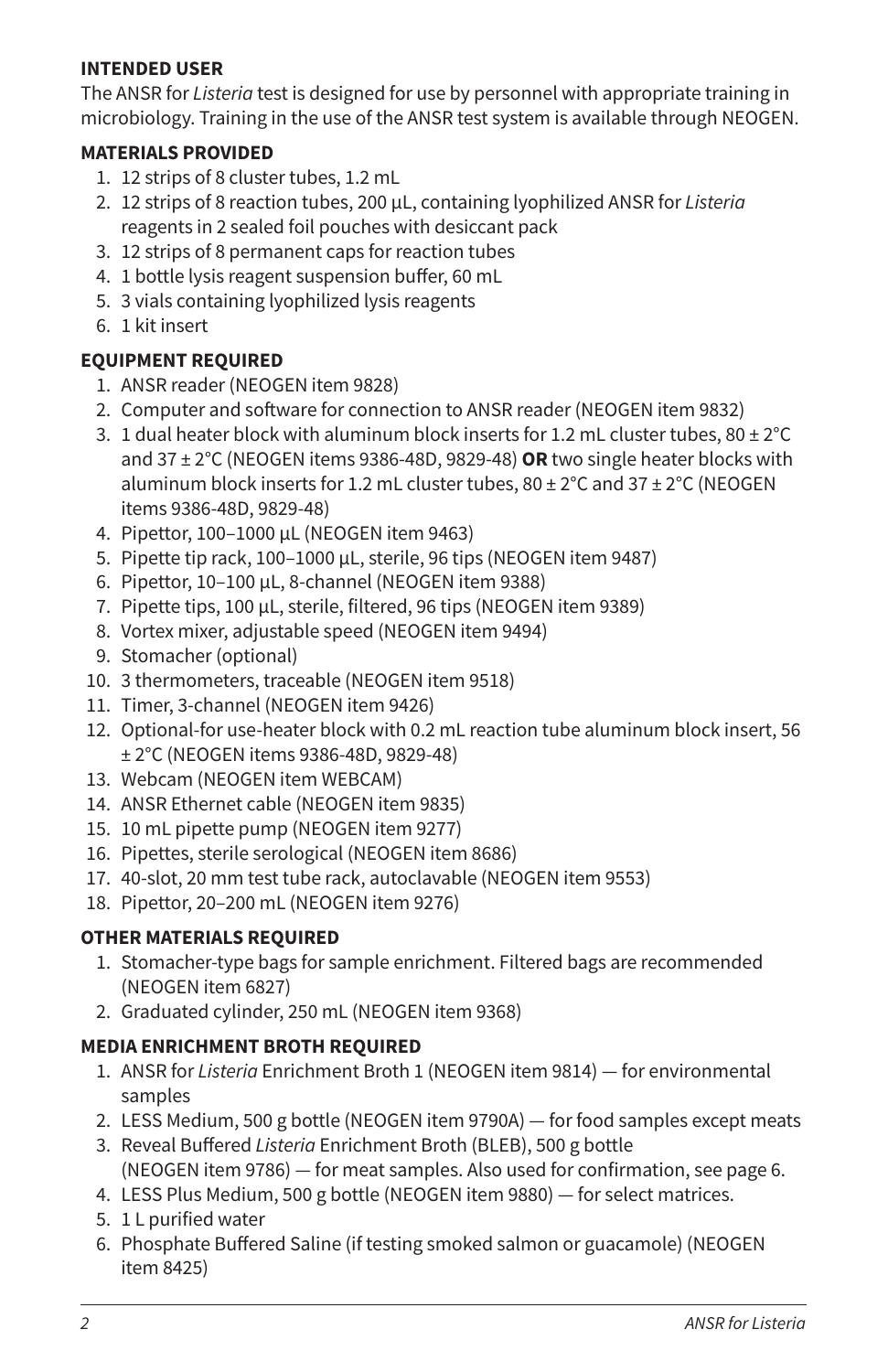### **STORAGE**

Store ANSR reagents at 2–8°C. After removing reaction tubes from the foil pouch, promptly re-seal the pouch. Leave the desiccant pack in the pouch at all times.

### **PRECAUTIONS**

- 1. Use good microbiology laboratory practices.
- 2. **Dispose of used pipette tips in a covered container containing a fresh solution of 10% bleach. The 10% beach solution should be made fresh each day. Use 9 parts water with 1 part commercially available household-strength bleach to make the 10% bleach solution. Undiluted stock solutions of bleach should be used within 30 days after opening.**
- 3. **Discard bleach solution and tips as regular waste at the end of each day.**
- 4. *Listeria monocytogenes* is a known hazard to pregnant women and immunocompromised individuals. Consult with your facility safety director for specific instructions.
- 5. Do not use reagents beyond the expiration date.
- 6. Enrichment media should be prewarmed to incubation temperature (all protocols) before use.
- 7. Use of enrichment media and incubation times or temperatures other than those specified may lead to erroneous results.
- 8. Remove reaction tubes from the foil pouch just before use and keep covered until heating process begins. Reseal the pouch containing the remaining reaction tubes to **avoid prolonged exposure to light.** More than 15 minutes of total exposure time may lead to erroneous results.
- 9. Do **NOT**, under any circumstance, remove caps from reaction tubes **AFTER** the assay has been started. This is essential in order to prevent accidental contamination of the environment with amplification products.
- 10. Exercise care in all pipetting steps to avoid cross-contamination of samples.
- 11. Complete all assay steps in sequence, avoiding delays between steps.
- 12. Tap reaction tubes on bench top to make sure lyophilized reagents are at the bottom of the tube prior to adding lysed sample.

# **PREPARATION OF ENRICHMENT BROTH**

Prepare all media according to manufacturer's instructions. **NOTE:** Use rehydrated media the same day as prepared.

# **SAMPLE ENRICHMENT**

# **Environmental samples**

- 1. Place the sponge or swab sample in a Stomacher-type bag or tube.
- 2. Add an appropriate amount of **ANSR for** *Listeria* **Enrichment Broth 1** (NEOGEN item 9814) that has been prewarmed to  $36 \pm 1^{\circ}$ C. For sponge samples, an appropriate amount typically is 100–200 mL. For swab samples, it typically is 10 mL.
- 3. Incubate the culture at 36 ± 1°C for **16–24 hours**.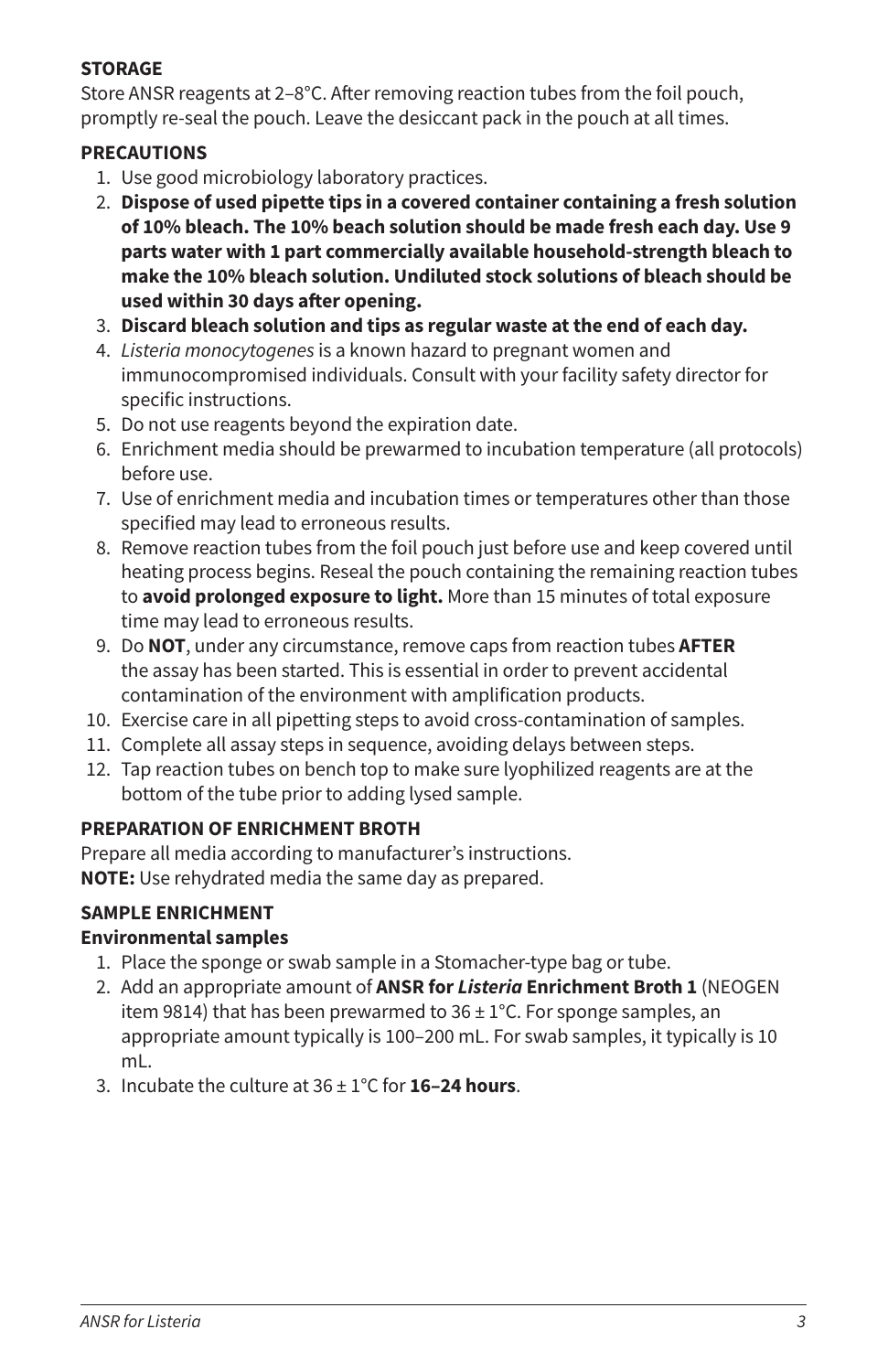# **Food samples**

- 1. Weigh out 25 g of sample in a Stomacher-type bag.
- 2. Add 225 mL LESS Medium prewarmed to  $36 \pm 1^{\circ}$ C to the bag. Homogenize (Stomacher, etc.) the sample as appropriate for the sample type.
- 3. Incubate the culture at 36 ± 1°C for **16–24 hours**. For Mexican-style cheese, milk and smoked salmon, incubate **22–26 hours**.

**NOTE**: For larger sample sizes, maintain a 9:1 ratio of enrichment broth to sample.

### **Meat samples**

- 1. Weigh out 125 g of sample in a Stomacher-type bag.
- 2. Add 1125 mL of Reveal BLEB prewarmed to  $36 \pm 1^{\circ}$ C to the bag. Homogenize (Stomacher, etc.) the sample as appropriate for the sample type.
- 3. Incubate the culture at 36 ± 1°C for **22–26 hours**.

# **ALTERNATIVE SAMPLE ENRICHMENT – For select matrices**

# **Environmental Samples**

- 1. Place the sponge or swab sample in a Stomacher-type bag or tube.
- 2. Add an appropriate amount of LESS Plus Medium (NEOGEN item 9880) prewarmed to  $36 \pm 1^{\circ}$ C to the bag or tube. 100 mL and 10 mL of medium are recommended for sponge and swab samples, respectively.
- 3. Incubate the culture at 36 ± 1°C for **16–24 hours**.

# **Cantaloupe**

- 1. Weigh out 25 g of sample in a Stomacher-type bag.
- 2. Add 225 mL LESS Plus Medium (NEOGEN item 9880) prewarmed to  $36 \pm 1^{\circ}$ C to the bag. Homogenize (Stomacher or equivalent) the sample as appropriate for the sample type.
- 3. Incubate the culture at 36 ± 1°C for **16–24 hours**.

# **Hot dogs and Mexican-style cheese**

- 1. Weigh out 125 g of sample in a Stomacher-type bag.
- 2. Add 375 mL LESS Plus Medium (NEOGEN item 9880) prewarmed to  $36 \pm 1^{\circ}$ C to the bag. Homogenize (Stomacher or equivalent) the sample as appropriate for the sample type.
- 3. Incubate the culture at 36 ± 1°C for **22–26 hours**.

# **LYSIS REAGENT SOLUTION PREPARATION**

1. Reconstitute 1 vial of lyophilized lysis reagents with 18 mL of lysis reagent suspension buffer by adding the buffer to the reagent vial. Swirl gently to mix. **NOTE**: 1 vial of lysis reagents is enough for approximately 32 samples. Prepared lysis reagent solution can be stored at 2–8°C for up to 30 days.

# **ANSR TEST PROCEDURE**

Prior to starting the assay:

- 1. Preheat one lysis heater block to  $80 \pm 2^{\circ}$ C. Preheat the second lysis heater block to 37  $\pm$  2°C. If using the optional single heater, preheat to 56  $\pm$  2°C. Use the thermometer for the temperature reading.
- 2. Remove the foil pouch containing the reaction tubes from the refrigerator and **allow them to warm at room temperature for 15 minutes**. To avoid excess light exposure, leave reaction tubes in foil pouch until they are needed. **NOTE**: The lysis reagent solution should also be allowed to be at room temperature for 15 minutes before use.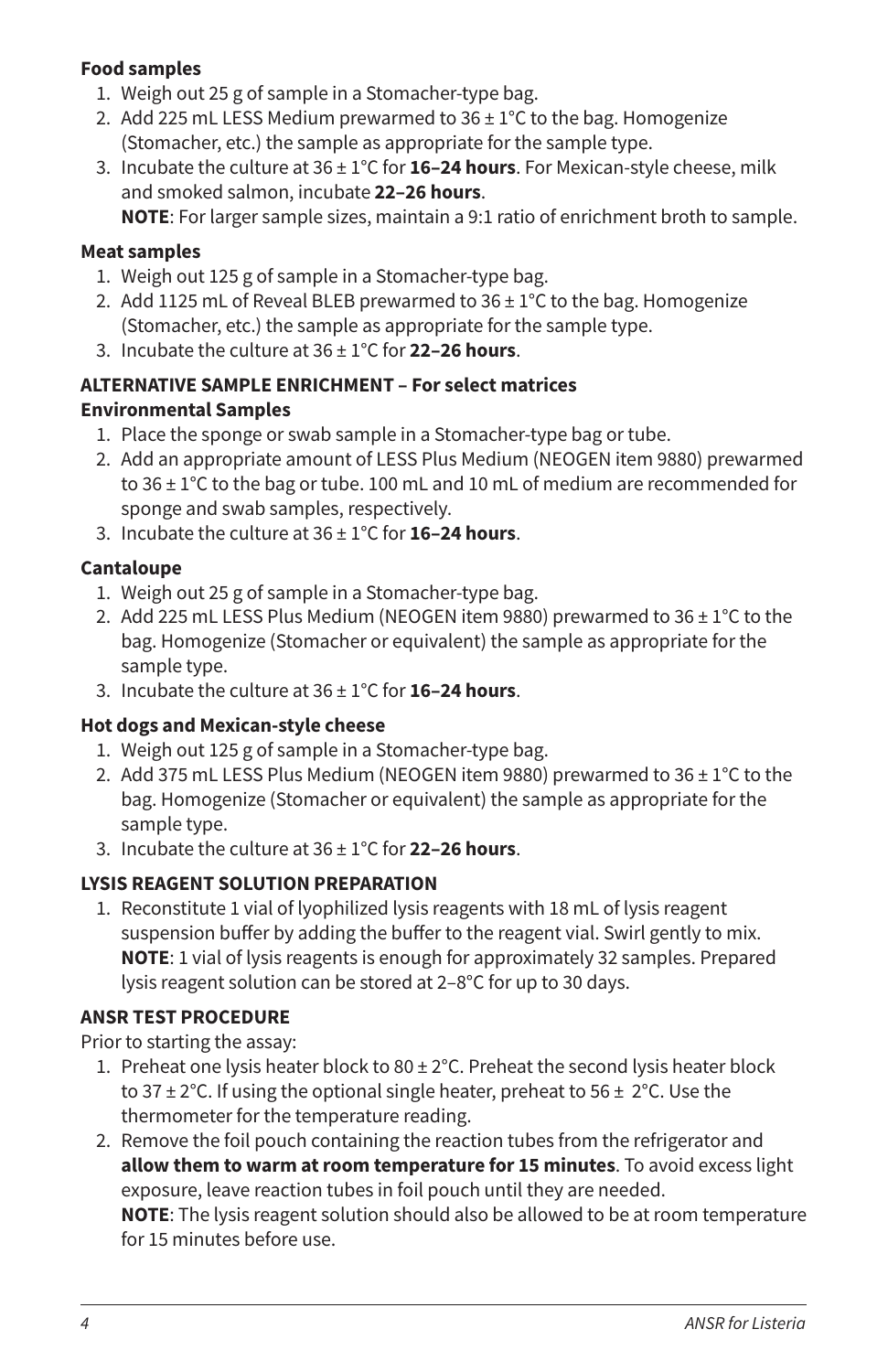- 3. Connect the ANSR reader to the computer via USB or Ethernet and turn the computer on.
- 4. Turn on the ANSR reader. The reader will preheat to  $56 \pm 2^{\circ}$ C.
- 5. Start the ANSR software and click the Connect button. Input sample IDs, lot number and user information. **NOTE**: For instructions on using the reader and software, see the user guide that

came with the ANSR reader.

# **ASSAY PROCEDURE**

**NOTE:** Certain sample types require dilution of the enrichment culture prior to the assay. For smoked salmon, guacamole, pasteurized liquid egg and meat samples, dilute the enrichment culture 1:10 in Phosphate Buffered Saline (PBS) and use 50 µL of the dilution for the ANSR assay.

**OPTIONAL:** Pre-pierced plate sealing film (BIO RAD Item 3600040) can be placed over the 1.2mL cluster tubes if desired.

- 1. Add 50 µL enrichment culture to a 1.2 mL cluster tube(s) using a pipettor with 100 µL filtered tips. **NOTE:** Cluster tubes may be pulled apart to provide the number of tubes needed.
- 2. Add 450 µL lysis reagent solution to each cluster tube(s) containing culture. Be sure to switch pipette tips between samples. **NOTE**: Return the lysis reagent solution to the refrigerator after use (within 1 hour).
- 3. Incubate the cluster tube(s) at 37 ± 2°C for **10 minutes**.
- 4. Immediately transfer the cluster tube(s) to the  $80 \pm 2^{\circ}$ C heater block and incubate for **20 minutes**. **NOTE:** The 80 ± 2°C incubation time may be extended to a total of **60 minutes** for the purpose of managing staggered assay start times.
- 5. For **3 to 5 minutes** before the end of the lysis step, preheat the ANSR reagents to 56 ± 2°C by placing the reaction tubes in the ANSR reader. Optional: A separate heat block can be used. It should be heated to 56 ± 2°C. **NOTE:** The strip of reaction tubes may be cut to provide the number of tubes needed. Keep all unused tubes in the sealed foil pack. Ensure the pellet in the reaction tube(s) is at the bottom by tapping the tubes gently on the bench top.
- 6. After the completion of the 20–60 minute lysis incubation, remove and discard the caps from the reaction tube(s) in the ANSR reader. **IMPORTANT:** Proceed with steps 7–9 without delay. **The transfer of the sample from the lysis tubes to the reaction tubes should be completed within 1 minute.**
- 7. Using an 8-channel pipette and 100 µL filter tips, carefully transfer 50 µL from the top third of the lysed sample(s) in the cluster tube(s) to the reaction tube(s). Debris may accumulate at the bottom of the lysis tube(s) that will interfere with assay performance. Avoid transfer of debris by aspirating from the top third of the lysis tube(s). Do not prime the pipette tips and do not mix before aspirating. **Place the provided permanent cap(s) on the reaction tube(s). NOTE:** Lysed sample may be transferred from the same cluster tube a maximum of 3 times.
- 8. Remove the strips(s) of tubes from the reader (or  $56 \pm 2^{\circ}$ C heat block if one was used) and vortex briefly (about 2 seconds) at medium/high speed (2500 RPM). Quickly visually check each reaction tube to assure that no bubbles are on the bottom or in the middle of the sample. A quick tap of the tubes should release any bubbles from the bottom or middle to the top. Then place into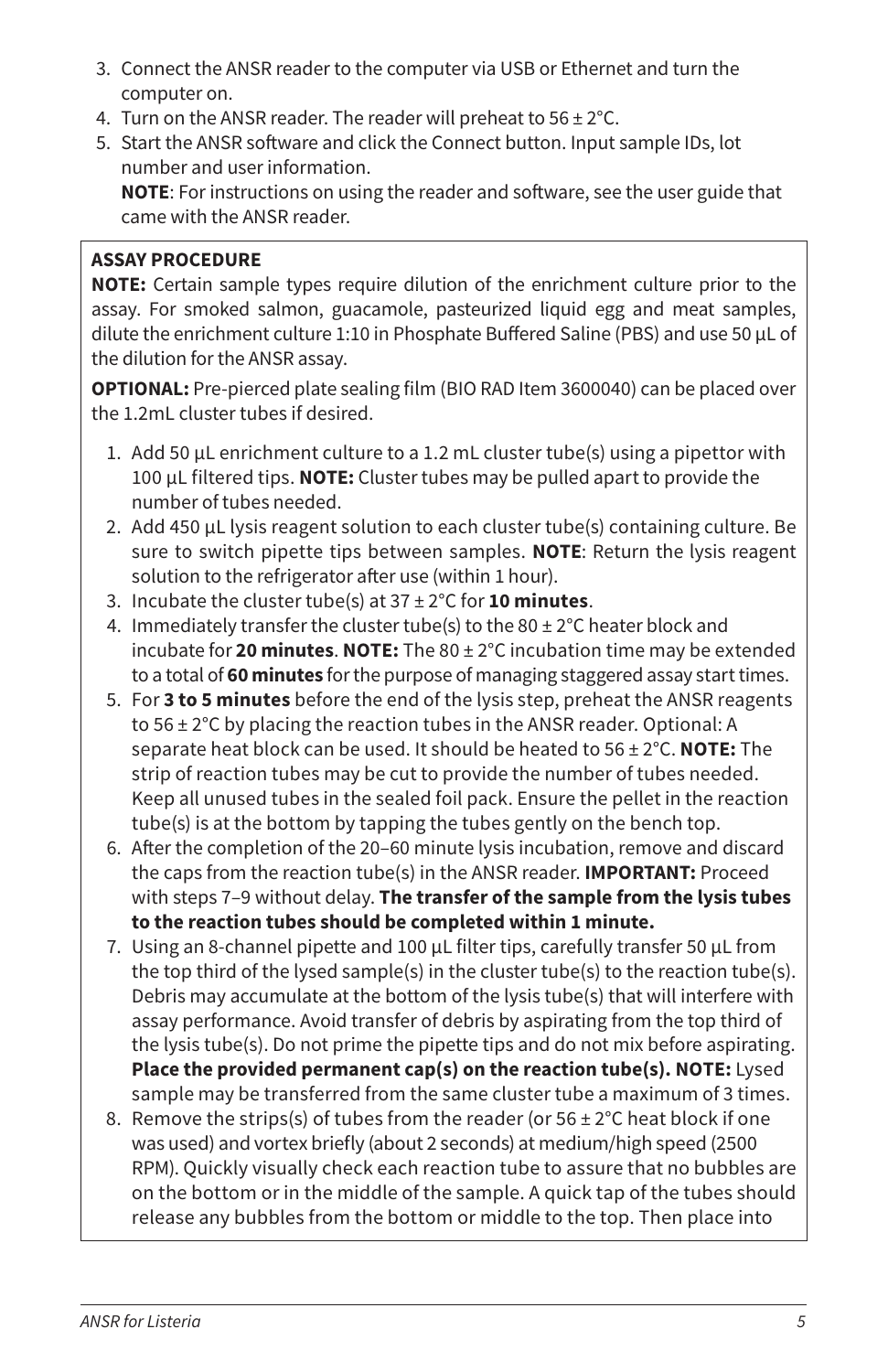the reader without delay. Close the reader's lid. **NOTE**: The reader will not provide accurate results if the lid is open. Keep the lid closed at all times while the assay is running. Contamination may occur if the permanent caps are not placed on the reaction tubes and/or if the permanent caps are removed.

- 9. Click **START** in the ANSR software to begin the **18 minute** assay.
- 10. Results will be displayed as positive, negative or invalid once the assay is finished. If the result displays an invalid, the test must be repeated. A single repeat test can be run starting at step 6. Alternatively, start over from step 1 if lysis from step 6 has been at  $80 \pm 2^{\circ}$ C for more than 60 minutes.

### **INTERPRETATION OF RESULTS**

The ANSR software will indicate the test results as positive or negative for the presence of *Listeria* spp. in the enriched sample. In addition, the real-time fluorescence curve generated from the assay can be viewed.

### **CONFIRMATION**

Samples producing positive ANSR results may be confirmed by streaking the enrichment cultures to *Listeria* selective/differential agar media and continuing with identification of presumptive colonies following standard methods [1,2].

For certain sample types (e.g., processed meats, milk, cheese, ice cream, lettuce and guacamole), a secondary broth enrichment may be necessary prior to plating to reduce background flora. Transfer 0.1 mL of the primary enrichment culture to a tube containing either 10 mL of Buffered *Listeria* Enrichment Broth<sup>[2]</sup> (BLEB) or, in the case of meat commodities, 10 mL of MOPS-BLEB. Incubate either the BLEB culture for **26 ± 2 hours** at 35 ± 2°C, or the MOPS-BLEB culture for **18-24 hours** at 35 ± 2°C, then proceed with streaking to selective/differential agar media and subsequent identification per standard methods.

### **DISPOSAL**

Enrichment cultures and used lysis tubes should be disposed of as biohazard waste. The preferred method of treatment for biohazard waste is autoclaving. Items that **CANNOT** be autoclaved, such as used reaction tubes and caps, should be immersed in a fresh 10% bleach solution that is made daily. Consult with the safety advisor of your facility for detailed instructions.

Do **NOT** remove the permanent caps, for **ANY** reason, from the ANSR reaction tubes once the assay has started, even when disposing of them. Reaction tubes can be disposed of as non-biohazardous waste. It is recommended that they be placed in a sealable container or plastic bag with 10% bleach and immediately disposed of to protect against accidental opening.

### **CUSTOMER SERVICE**

NEOGEN Customer Assistance and Technical Services can be reached by using the contact information on the back of this booklet. Training on this product, and all NEOGEN test kits, is available.

### **SDS INFORMATION AVAILABLE**

Safety data sheets (SDS) are available for this test kit, and all of NEOGEN's test kits, on NEOGEN's website at neogen.com, or by calling NEOGEN at 800.234.5333 or 517.372.9200.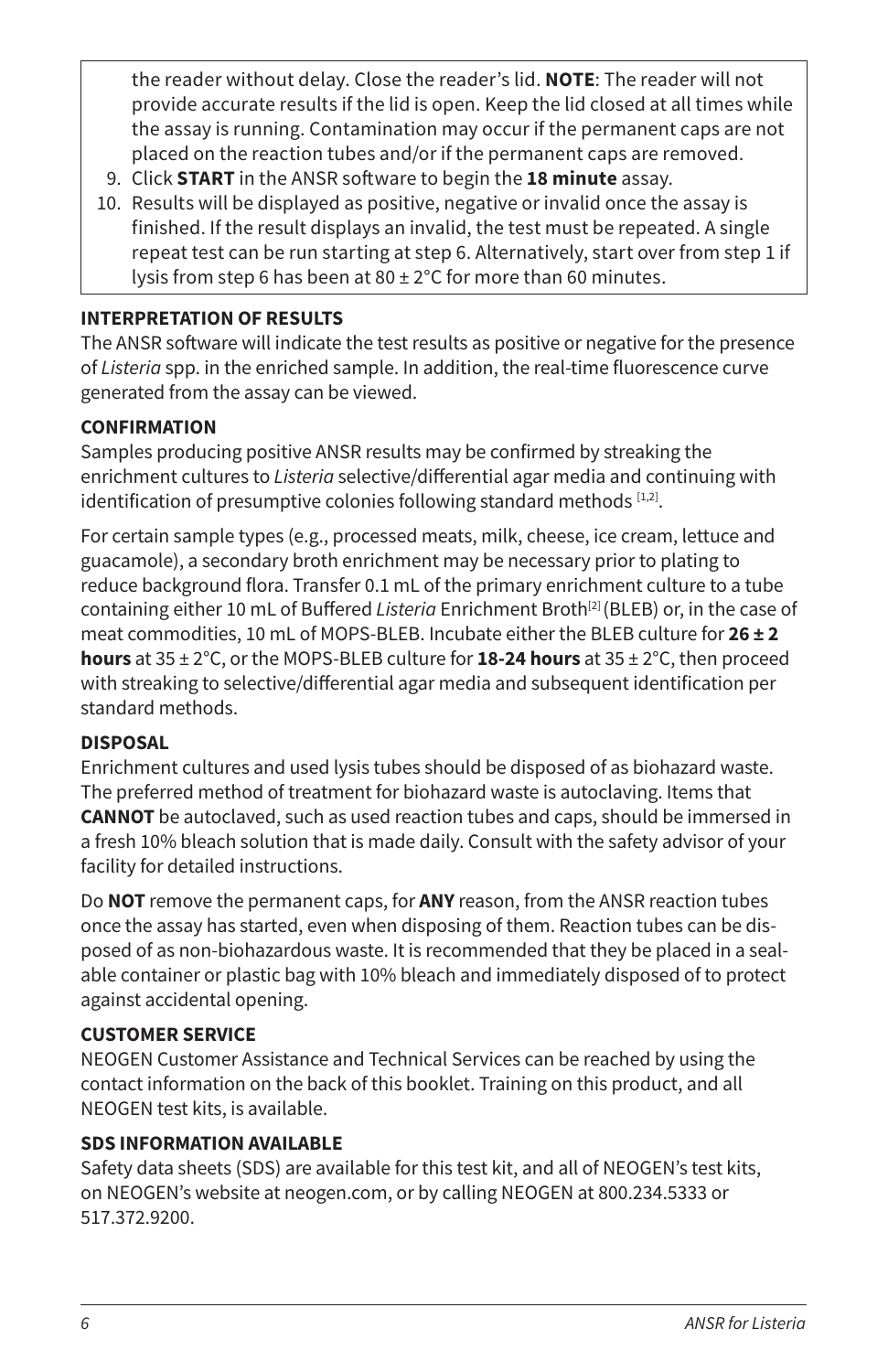### **TERMS AND CONDITIONS**

For NEOGEN's full terms and conditions, please visit neogen.com/terms-and-conditions/

### **WARRANTY**

NEOGEN Corporation makes no warranty of any kind, either expressed or implied, except that the materials from which its products are made are of standard quality. If any materials are defective, NEOGEN will provide a replacement of the product. Buyer assumes all risk and liability resulting from the use of this product. There is no warranty of merchantability of this product or of the fitness of the product for any purpose. NEOGEN shall not be liable for any damages, including special or consequential damage, or expense arising directly or indirectly from the use of this product.

### **NEOGEN ANSR Molecular Diagnostic for Foodborne Pathogen Detection – limited use label license**

### **SYTO® 82**

SYTO<sup>®</sup> 82 contained within this product is provided under an intellectual property license from Life Technologies Corporation, Eugene, OR, and may be used for *in vitro*  detection and analysis of (i) food, feeds and beverages, including nutraceuticals, (ii) ingredients for food, feeds and beverages, (iii) process samples from food, feed and beverage preparation, distribution and delivery, and (iv) water from any source for human consumption, all for the purpose of safety and quality assurance. The buyer must not sell or otherwise transfer this product or its components for any other use, including but not limited to: human *in vitro*, veterinary, identity or paternity testing, forensics, or *in vivo* detection of nucleic acid sequences in living beings, or cells. For information on purchasing a license for SYTO 82 for purposes other than food, beverage and water safety, and quality assurance, contact Life Technologies Corporation at outlicensing@lifetech.com.

### **Molecular beacon probes**

One or more molecular beacon probes contained within this product is sold under license from PHRI Properties and may be used under PHRI Properties patent rights only for tests on food products, feeds, beverages and water.

### **NEAR™ Technology**

This product utilizes the patented NEAR isothermal technology and is sold under license from Ionian Technologies, San Diego, CA, and may be used under Ionian Technologies patent rights only for tests on food, beverage and water safety.

#### **References**

[1] USDA-FSIS (2011) Microbiology Laboratory Guidebook, chapter 8.07

http://www.fsis.usda.gov/wps/wcm/connect/1710bee8-76b9-4e6c-92fc-fdc290dbfa92/MLG-8.pdf?MOD=AJPERES

[2] USDA-FDA (2013) Bacteriological Analytical Manual, chapter 10

http://www.fda.gov/Food/ScienceResearch/LaboratoryMethods/BacteriologicalAnalyticalManualBAM/ucm071400.htm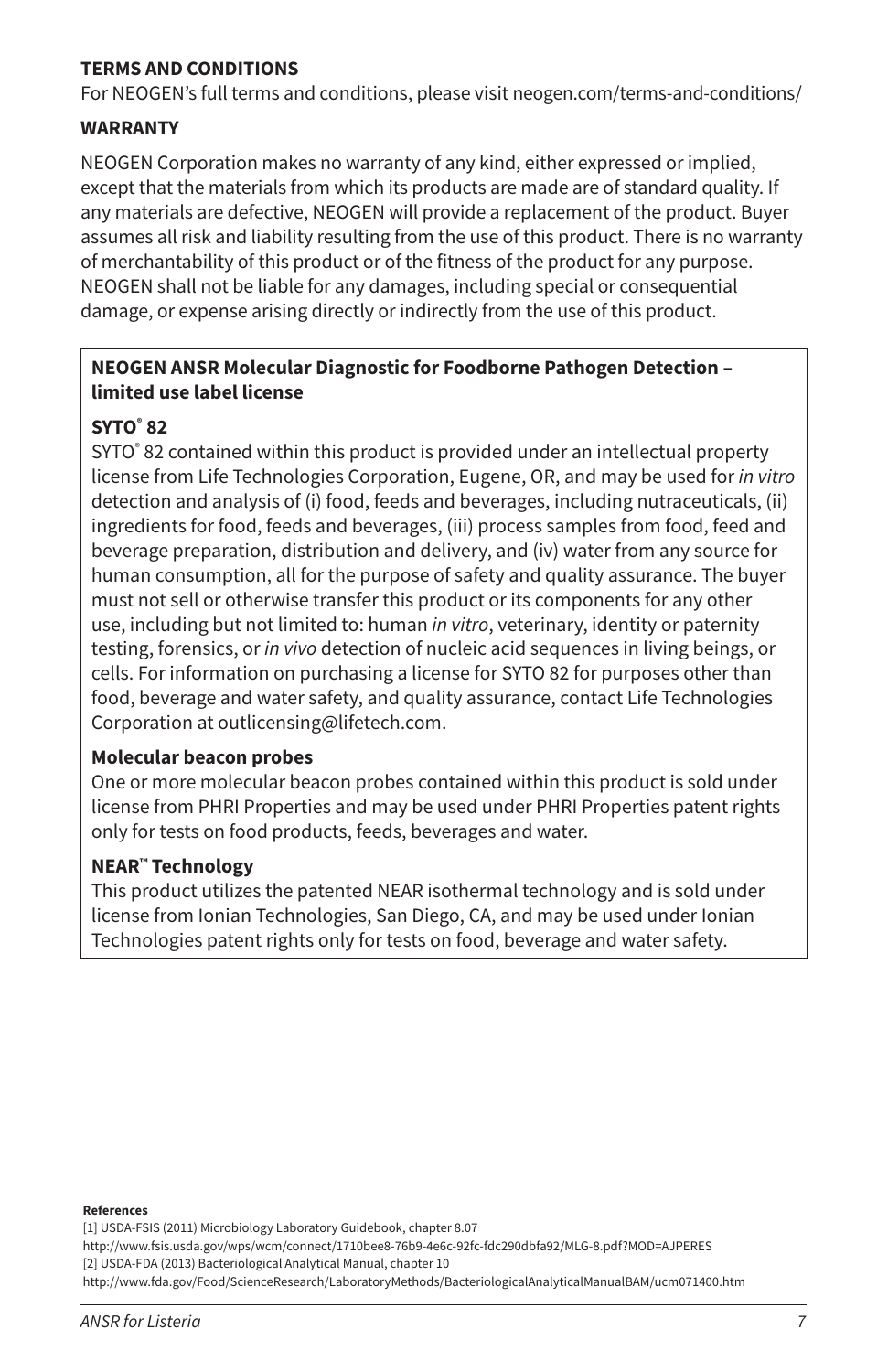#### **PRODUCTS AVAILABLE**

- 9465 **Environmental sampling sponges** (with Dey Engley (DE) neutralizing broth) pack of 100
- 36002 **Sampling sponges, pre-moistened, HiCap** pack of 100
- 9822 **ANSR for** *E. coli* **O157:H7** up to 96 tests
- 9824 **ANSR for** *Listeria monocytogenes* up to 96 tests
- 9870 **ANSR for** *Salmonella* up to 96 tests
- 9871 **ANSR for** *Listeria* up to 96 tests
- 9872 **ANSR for** *Campylobacter* up to 96 tests
- 9873 **ANSR for** *Listeria* **Right Now™**  up to 96 tests
- 9837 **Complete ANSR Equipment Kit** Reader, computer, pipette set, dry bath heaters and inserts, thermometers, vortex, time, rack



#### **North America NEOGEN Headquarters**

800.234.5333 (USA/Canada) foodsafety@neogen.com NEOGEN.com

#### **Europe, Middle East and Africa NEOGEN Europe**

+ 44 (0) 1292 525 600 info\_uk@neogeneurope.com NEOGEN.com

#### **Mexico**

**NEOGEN Latinoamerica** +52 (55) 5254-8235 informacion@neogenlac.com NEOGEN.com

### **Brazil NEOGEN do Brasil**

+55 19 3935.3727 info@neogendobrasil.com.br NEOGEN.com

#### **China**

**NEOGEN Bio-Scientific Technology** +86 21 6271 7013 info@neogenchina.com.cn www.neogenchina.com.cn

#### **India NEOGEN Food and Animal Security** +91 484 2306598, 2301582 info@neogenindia.com www.neogenindia.com

© NEOGEN Corporation, 2020. NEOGEN and ANSR are registered trademarks of NEOGEN Corporation. All other brand and product names are trademarks or registered trademarks of their respective companies. Patent: https://www.neogen.com/patents/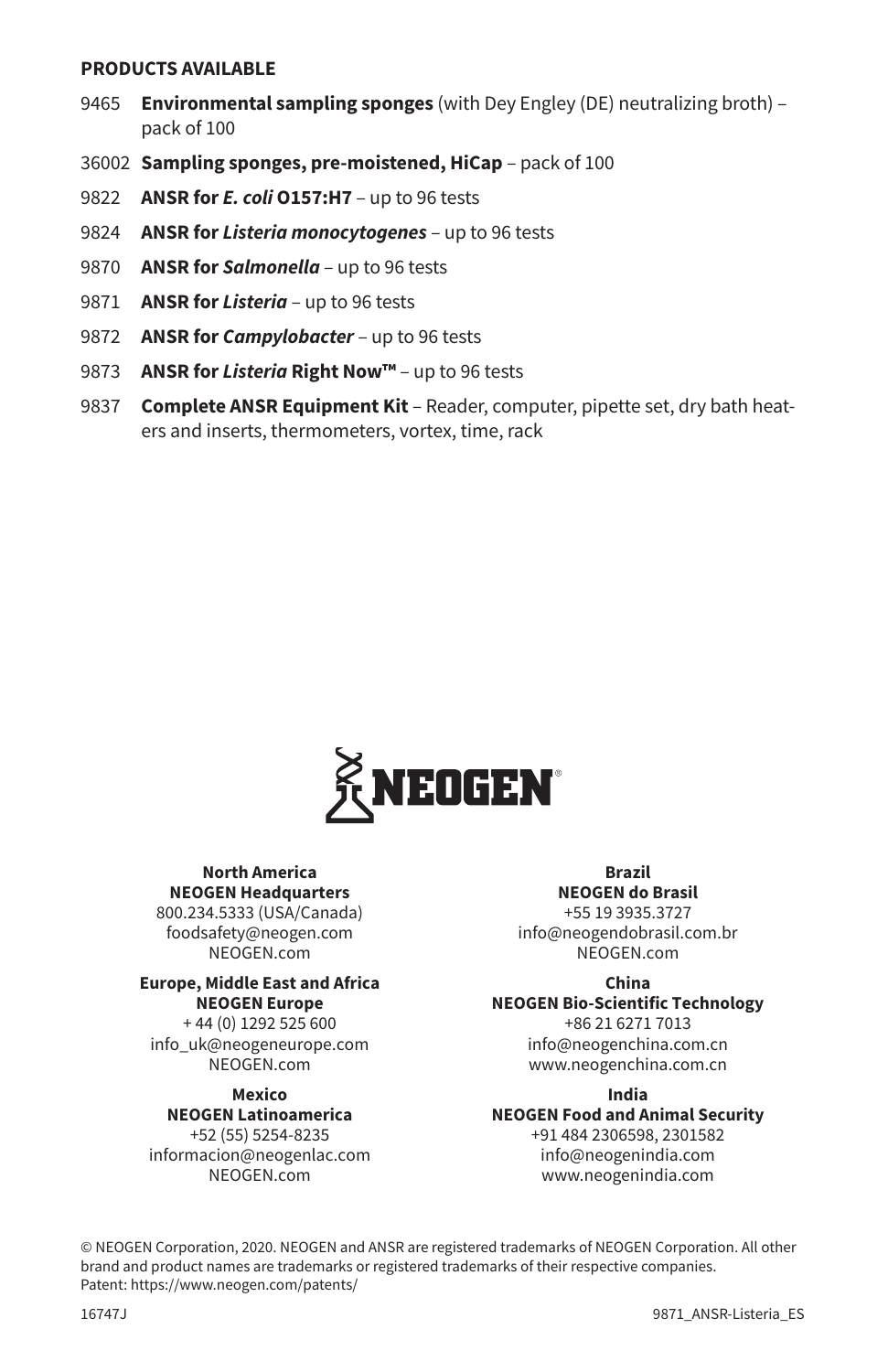*Por favor lea cuidadosamente las instrucciones antes de realizar la prueba*



### **USO PREVISTO**

En un estudio Performance Tested Method<sup>sM</sup> realizado por el Instituto de Investigación de la AOAC, se encontró que ANSR para *Listeria* es un procedimiento efectivo para detectar la presencia de *Listeria* spp. en pavo, perros calientes, embutidos fermentados, leche pasteurizada, queso estilo mexicano, helado, salmón ahumado, lechuga, melón cantalupo, guacamole, huevo líquido pasteurizado y esponjas o hisopos con muestra de acero inoxidable, plástico, cerámica, hormigón sellado y superficies ambientales de caucho.

Aunque la química de la prueba de ANSR puede detectar *L. grayi*, la detección de esta especie en muestras enriquecidas variará dependiendo de la capacidad de cepas individuales para crecer bajo las condiciones de enriquecimiento usadas en el método.

### **FUNDAMENTOS DEL ANÁLISIS**

La tecnología de ANSR para *Listeria* es un ensayo de amplificación isotérmica de ácidos nucleicos.

El método se basa en la tecnología de reacción de amplificación de endonucleasas (NEAR™), precedida por la transcripción inversa del ARN ribosomal 23S. El ADN complementario de interés es amplificado a través de un mecanismo de polimerización, a partir de los extremos de los cortes creados en el ADN de doble cadena mediante la acción de una endonucleasa específica. Las secuencias de interés amplificadas se detectan en tiempo real usando sondas fluorescentes de baliza molecular.

Se realiza una reacción de lisis de dos etapas; la primera a  $37 \pm 2^{\circ}$ C durante 10 minutos y luego a 80 ± 2°C durante 20 minutos. A continuación, una porción de la muestra lisada se transfiere a un tubo de tira que contiene reactivos ANSR liofilizados. Los tubos se sellan y se incuban a 56  $\pm 2^{\circ}$ C en el lector ANSR. Los resultados son generados por el lector y mostrados en el software ANSR dentro de 18 minutos. Los resultados positivos pueden ser confirmados a partir de los medios de enriquecimiento siguiendo procedimientos estándar. Cada tubo de reactivos ANSR contiene un control interno positivo, asegurando que los reactivos están funcionando correctamente.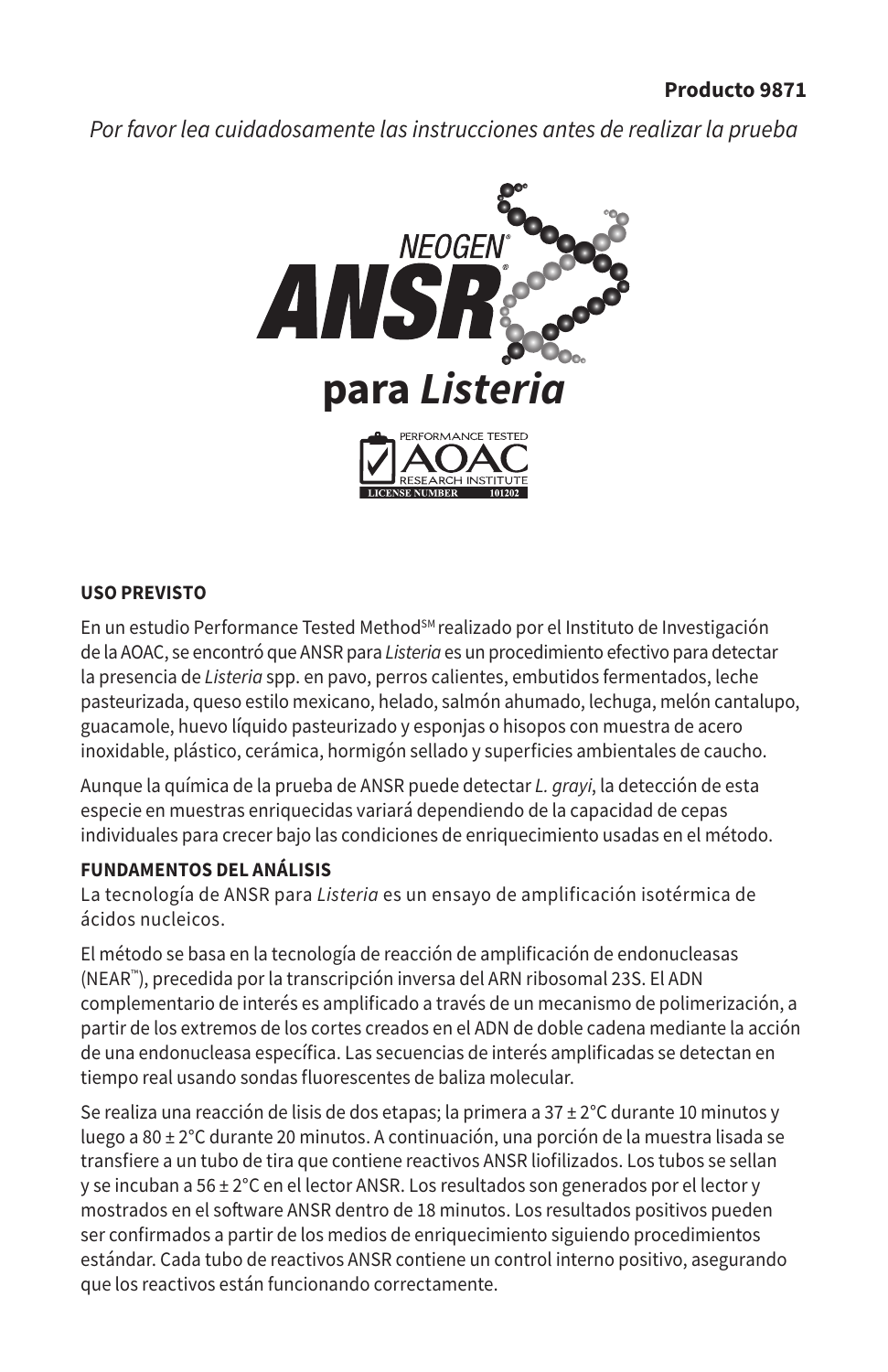# **USUARIO PREVISTO**

La prueba ANSR para *Listeria* está diseñada para ser utilizada por personal con entrenamiento adecuado en microbiología. El entrenamiento sobre el uso del sistema de prueba ANSR está disponible a través de NEOGEN.

# **MATERIALES SUMINISTRADOS**

- 1. 12 tiras de 8 tubos cluster de 1.2 mL
- 2. 12 tiras de 8 tubos de reacción, 200 µL, que contienen reactivos ANSR para *Listeria* liofilizados en 2 bolsas de aluminio selladas con un paquete desecante
- 3. 12 tiras de 8 tapas permanentes para los tubos de reacción
- 4. 1 botella de buffer de suspensión del reactivo de lisis, 60 mL
- 5. 3 viales con reactivos de lisis liofilizados
- 6. Instrucciones del kit

# **EQUIPO REQUERIDO**

- 1. Lector ANSR (producto NEOGEN 9828)
- 2. Computadora y software para la conexión del lector ANSR (producto NEOGEN 9832)
- 3. 1 bloque térmico doble con piezas de aluminio para los tubos de 1.2 mL,  $37 \pm 2^{\circ}$ C y 80 ± 2°C (productos NEOGEN 9386-48D, 9829-48) **O** dos bloques térmicos individuales con piezas de aluminio para tubos de 1.2 mL,  $37 \pm 2^{\circ}$ C y 80  $\pm$  2 $^{\circ}$ C (productos NEOGEN 9386-48D, 9829-48)
- 4. Pipeteador, 100–1000 µL (producto NEOGEN 9463)
- 5. Gradilla para puntas de pipeta, 100–1000 µL, estériles, 96 puntas (producto NEOGEN 9487)
- 6. Pipeteador, 10–100 µL, 8 canales (producto NEOGEN 9388)
- 7. Puntas de pipeta, 100 µL, estériles, con filtro, 96 puntas (producto NEOGEN 9389)
- 8. Vortex, velocidad ajustable (producto NEOGEN 9494)
- 9. Stomacher (opcional)
- 10. 3 termómetros, rastreables (producto NEOGEN 9518)
- 11. Cronómetro, 3 canales (producto NEOGEN 9426)
- 12. Bloque térmico opcional con pieza de aluminio para tubos de reacción de 0.2 mL, 56  $\pm$ 2°C (productos NEOGEN 9386-48D, 9829-48)
- 13. Webcam (producto NEOGEN WEBCAM)
- 14. Cable de Ethernet ANSR (producto NEOGEN 9835)
- 15. Bomba para pipeta (producto NEOGEN 9277)
- 16. Pipetas serológicas, estériles, 10 mL (producto NEOGEN 8686)
- 17. Gradilla de 40 ranuras para tubos de ensayo de 20 mm, autoclavable (producto NEOGEN 9553)
- 18. Pipeteador, 20–200 mL (producto NEOGEN 9276)

# **OTROS MATERIALES REQUERIDOS**

- 1. Bolsas tipo Stomacher para el enriquecimiento de muestras. Se recomienda utilizar bolsas con filtro (producto NEOGEN 6827)
- 2. Cilindro graduado, 250 mL (producto NEOGEN 9368)

# **CALDOS DE ENRIQUECIMIENTO REQUERIDOS**

- 1. Caldo de enriquecimiento 1 ANSR para *Listeria* (producto NEOGEN 9814)—para muestras ambientales.
- 2. Medio LESS, botella de 500 g (producto NEOGEN 9790A)—para muestras de alimentos, excepto carnes.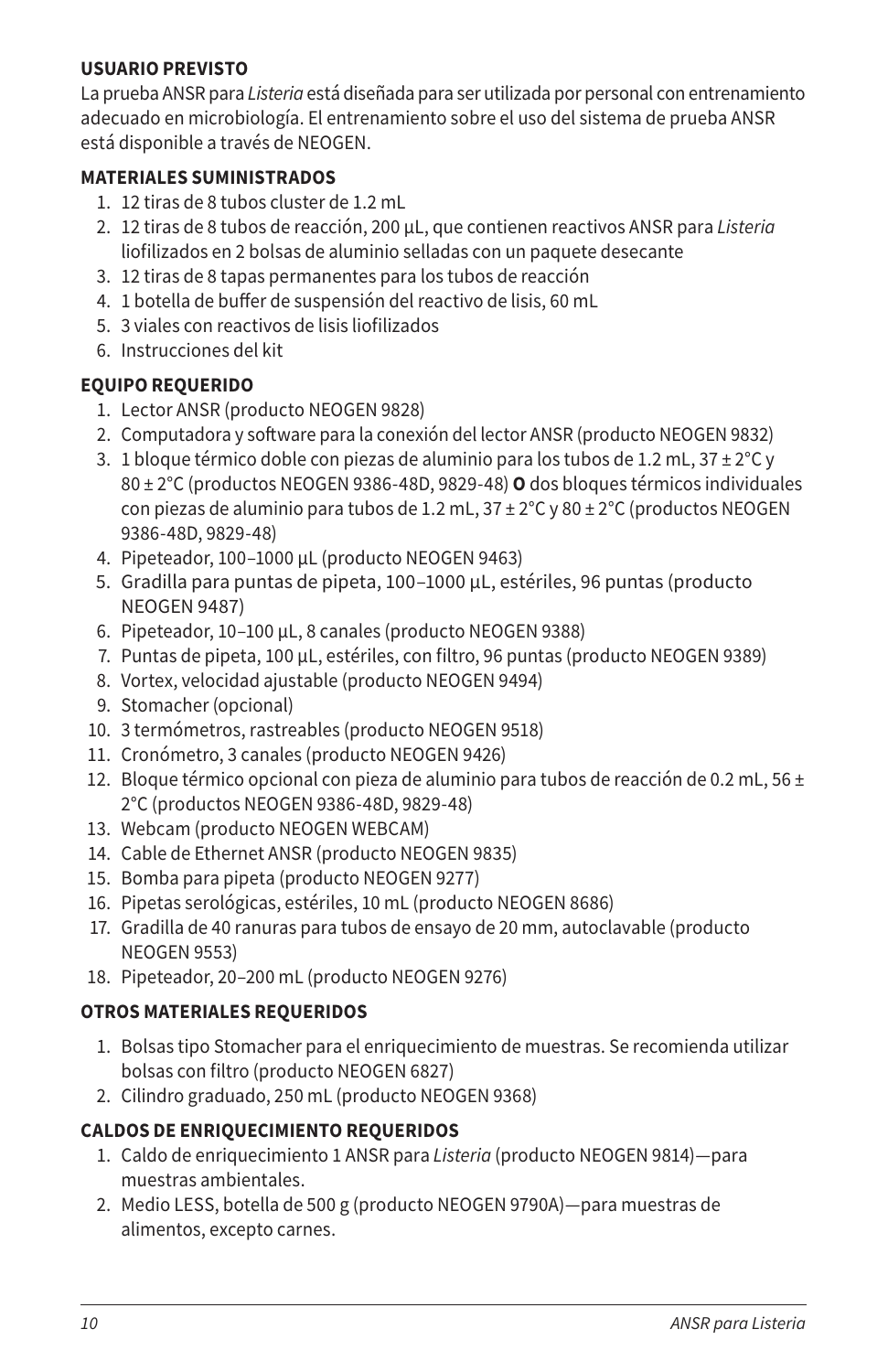- 3. Caldo de enriquecimiento para *Listeria* tamponado (BLEB) Reveal, botella de 500 g (producto NEOGEN 9786)—para muestras cárnicas. También se utiliza para confirmación; vea la página 14.
- 4. Medio LESS Plus, botella de 500 g (producto NEOGEN 9880)—para matrices selectas.
- 5. 1 L de agua purificada
- 6. Buffer fosfato salino (si analiza salmón ahumado o guacamole) (producto NEOGEN 8425)

# **ALMACENAMIENTO**

Almacene los reactivos de ANSR a 2–8°C. Después de retirar los tubos de reacción de la bolsa de aluminio, vuelva a sellarla rápidamente. Deje el paquete desecante en la bolsa en todo momento.

# **PRECAUCIONES**

- 1. Utilice buenas prácticas de laboratorio de microbiología.
- 2. **Deseche las puntas de pipetas usadas en un recipiente cubierto que contenga una solución fresca de cloro al 10%. La solución de cloro al 10% debe ser nueva cada día. Use 9 partes de agua con 1 parte de blanqueador de uso doméstico para hacer la solución de cloro al 10%. Las soluciones concentradas deben utilizarse dentro de los 30 días posteriores a la apertura.**
- 3. **Deseche la solución de cloro y las puntas como basura regular al final de cada día.**
- 4. *Listeria monocytogenes* es un peligro conocido para mujeres embarazadas e individuos inmunocomprometidos. Consulte con el director de seguridad de su instalación para obtener instrucciones específicas.
- 5. No utilice los reactivos luego de su fecha de expiración.
- 6. Los medios de enriquecimiento deben pre-calentarse a la temperatura de incubación (todos los protocolos) antes de uso.
- 7. El uso de medios de enriquecimiento y tiempos de incubación o temperaturas diferentes a las especificadas pueden dar lugar a resultados erróneos.
- 8. Retire los tubos de reacción de la bolsa de aluminio justo antes de su uso y manténgalos cubiertos hasta que comience el proceso de calentamiento. Vuelva a sellar la bolsa que contiene los tubos de reacción restantes para **evitar la exposición prolongada a la luz**. Más de 15 minutos de tiempo total de exposición pueden conducir a resultados erróneos.
- 9. **NO** retire, bajo ninguna circunstancia, las tapas de los tubos de reacción **DESPUÉS** de que se haya iniciado el ensayo. Esto es esencial para prevenir la contaminación accidental del ambiente con productos de amplificación.
- 10. Tenga cuidado en todos los pasos de pipeteo para evitar la contaminación cruzada de las muestras.
- 11. Complete todos los pasos del ensayo en secuencia, evitando retrasos entre los pasos.
- 12. Golpee los tubos de reacción en la mesa para asegurarse de que los reactivos liofilizados estén en el fondo del tubo antes de añadir la muestra lisada.

# **PREPARACIÓN DEL CALDO DE ENRIQUECIMIENTO**

Prepare todos los medios de acuerdo con las instrucciones del fabricante. **NOTA**: Use los medios rehidratados el mismo día que los preparó.

# **ENRIQUECIMIENTO DE LA MUESTRA Muestras ambientales**

- 1. Coloque la esponja o hisopo con muestra en una bolsa tipo Stomacher o en un tubo.
- 2. Añada una cantidad apropiada del **caldo de enriquecimiento 1 ANSR para** *Listeria* (producto NEOGEN 9814) que ha sido precalentado a 36 ± 1°C. Para esponjas con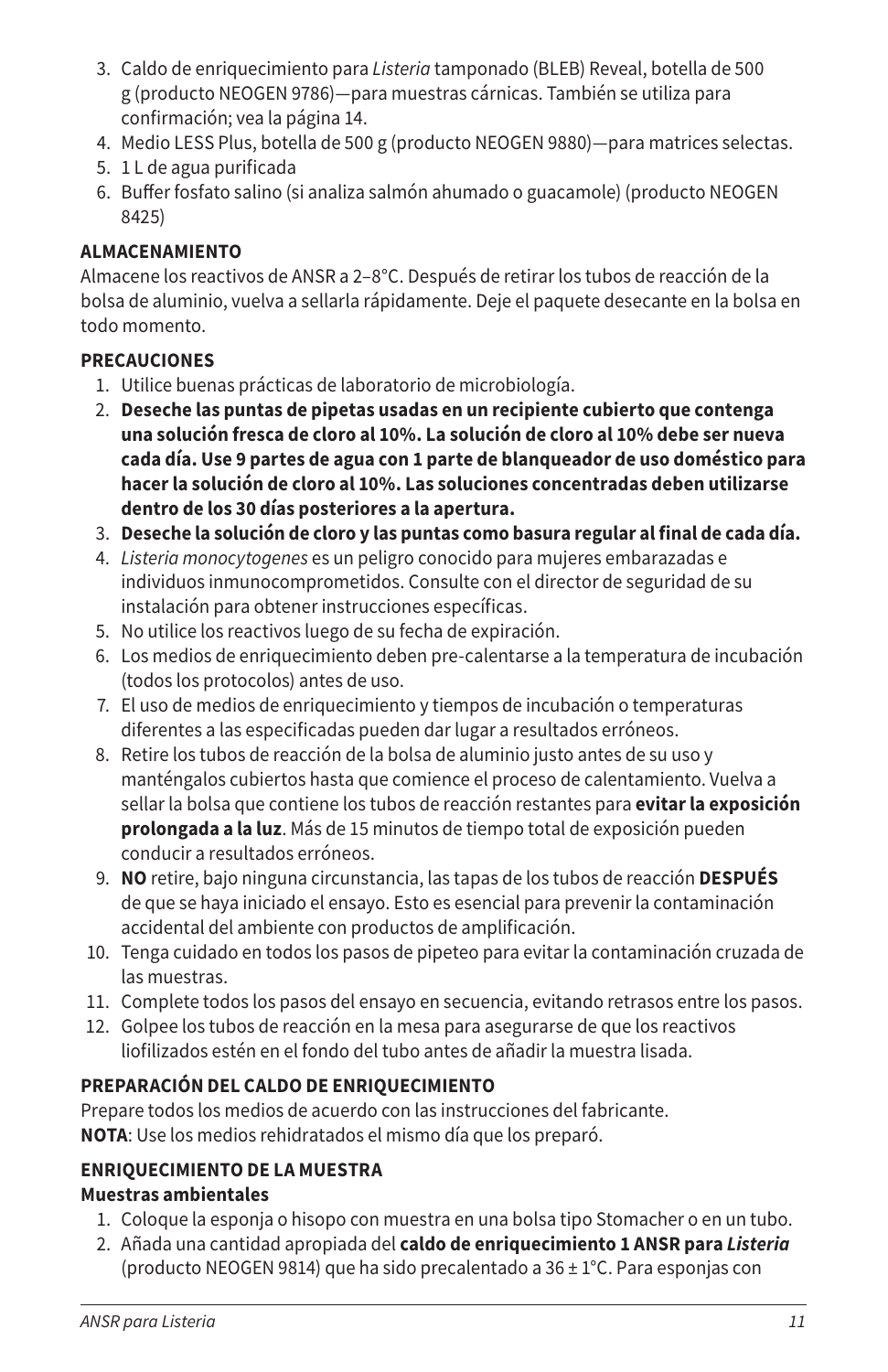muestra, una cantidad apropiada típicamente es 100–200 mL. Para hisopos con muestra, típicamente es 10 mL.

3. Incube el cultivo a 36 ± 1°C durante **16–24 horas**.

# **Muestras de alimentos**

- 1. Pese 25 g de muestra en una bolsa tipo Stomacher.
- 2. Añada a la bolsa 225 mL del medio LESS precalentado a 36 ± 1°C. Homogeneice (Stomacher, etc.) la muestra según corresponda para el tipo de muestra.
- 3. Incube el cultivo a 36 ± 1°C durante **16–24 horas**. Para queso estilo mexicano, leche y salmón ahumado, incube **22–26 horas**. **NOTA**: Para muestras más grandes, mantenga una proporción de 9:1 de caldo de

enriquecimiento a la muestra.

# **Muestras cárnicas**

- 1. Pese 125 g de muestra en una bolsa tipo Stomacher.
- 2. Añada a la bolsa 1125 mL de BLEB Reveal precalentado a 36 ± 1°C. Homogeneice (Stomacher, etc.) la muestra según corresponda para el tipo de muestra.
- 3. Incube el cultivo a 36 ± 1°C durante **22–26 horas**.

# **ENRIQUECIMIENTO DE MUESTRA ALTERNATIVO – Para matrices selectas Muestras ambientales**

- 1. Coloque la esponja o hisopo con muestra dentro de una bolsa tipo Stomacher o en un tubo.
- 2. Añada una cantidad apropiada del medio LESS Plus (producto NEOGEN 9880) precalentado a 36 ± 1°C. Se recomiendan 100 mL y 10 mL del medio para esponjas e hisopos con muestra, respectivamente.
- 3. Incube el cultivo a 36 ± 1°C durante **16–24 horas**.

# **Melón cantalupo**

- 1. Pese 25 g de la muestra en una bolsa tipo Stomacher.
- 2. Añada a la bolsa 225 mL del medio LESS Plus (producto NEOGEN 9880) precalentado a 36 ± 1°C. Homogeneice (Stomacher, etc.) la muestra según corresponda para el tipo de muestra.
- 3. Incube el cultivo a 36 ± 1°C durante **16–24 horas**.

# **Perros calientes y queso estilo mexicano**

- 1. Pese 125 g de la muestra en una bolsa tipo Stomacher.
- 2. Añada a la bolsa 375 mL del medio LESS Plus (producto NEOGEN 9880) precalentado a 36 ± 1°C. Homogeneice (Stomacher, etc.) la muestra según corresponda para el tipo de muestra.
- 3. Incube el medio a 36 ± 1°C durante **22–26 horas**.

# **PREPARACIÓN DE LA SOLUCIÓN DE REACTIVO DE LISIS**

1. Reconstituya 1 vial de reactivos de lisis liofilizados con 18 mL de buffer de suspensión de reactivos de lisis, añadiendo el buffer al vial del reactivo. Revuelva suavemente para mezclar.

**NOTA**: 1 vial de reactivos de lisis es suficiente para aproximadamente 32 muestras. La solución de reactivos de lisis preparada puede ser almacenada a 2–8°C durante un máximo de 30 días.

# **PROCEDIMIENTO DE PRUEBA ANSR**

Antes de iniciar el ensayo:

1. Precaliente un bloque térmico de lisis a 80 ± 2°C. Precaliente el segundo bloque térmico de lisis a 37 ± 2°C. Si usa el bloque térmico individual, precaliente a 56 ± 2°C. Use el termómetro para leer la temperatura.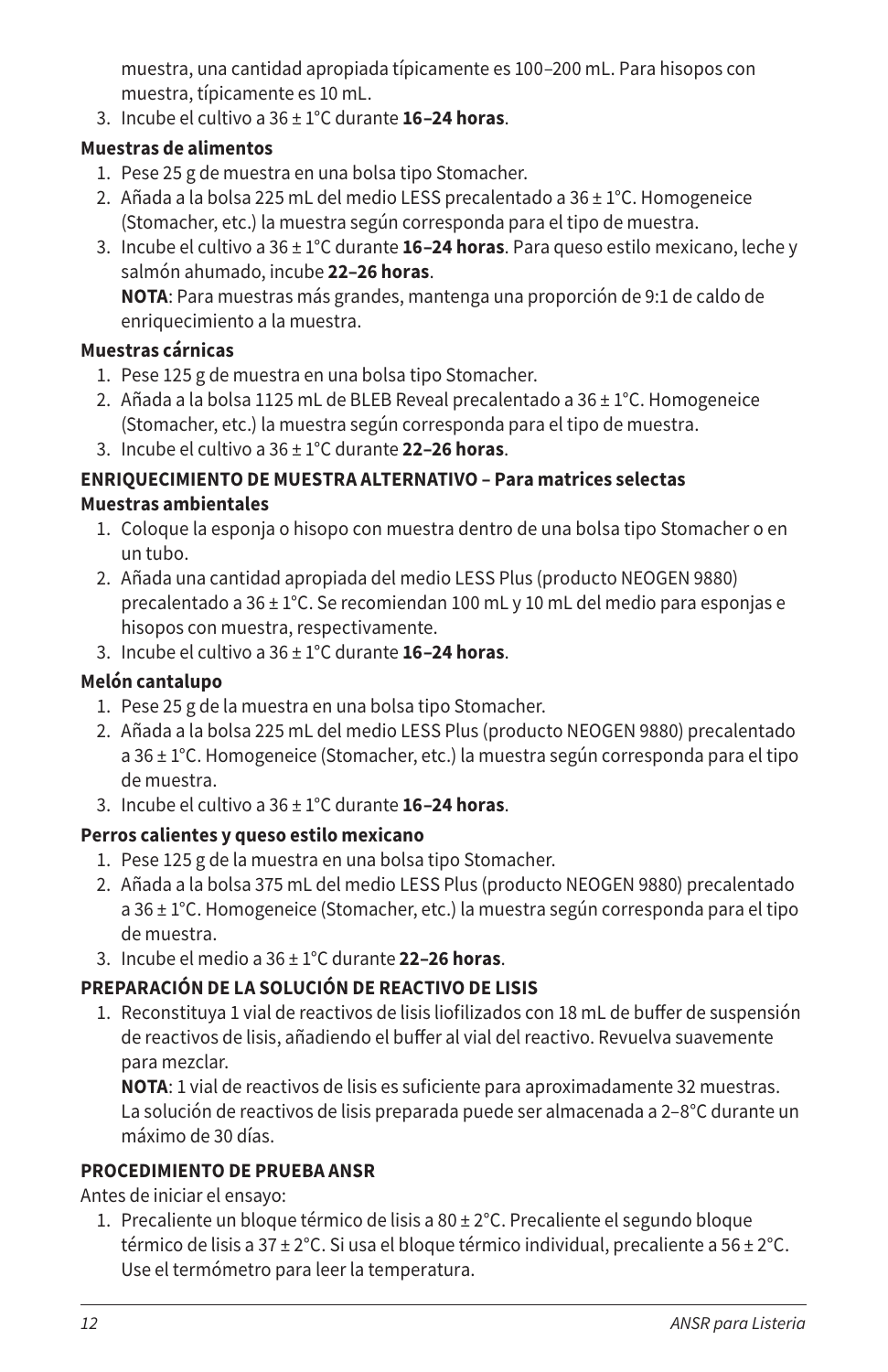- 2. Retire la bolsa de aluminio que contiene los tubos de reacción del refrigerador y **deje que se caliente a temperatura ambiente durante 15 minutos.** Para evitar el exceso de exposición a la luz, deje los tubos de reacción en la bolsa de aluminio hasta que se necesiten. **NOTA**: La solución del reactivo de lisis también debe dejarse a temperatura ambiente durante 15 minutos antes de su uso.
- 3. Conecte el lector ANSR a la computadora a través de un USB o cable ethernet y encienda la computadora.
- 4. Encienda el lector ANSR. El lector se precalentará a 56 ± 2°C.
- 5. Inicie el software ANSR y haga clic en el botón de conexión. Introduzca los identificadores de muestras, número de lote e información de usuario. **NOTA**: Para obtener instrucciones sobre cómo usar el lector y el software, consulte la guía del usuario incluida con el lector ANSR.

# **PROCEDIMIENTO DEL ENSAYO**

**NOTA**: Ciertos tipos de muestra requieren la dilución del medio de enriquecimiento antes del ensayo. Para muestras de salmón ahumando, guacamole, huevo líquido pasteurizado y carne, diluya el medio de enriquecimiento 1:10 en un buffer fosfato salino (PBS) y use 50 µL de la dilución para el ensayo ANSR.

**OPCIONAL:** Si se desea, la película selladora de la placa preperforada (BIO RAD, artículo 3600040) se puede colocar sobre los tubos cluster de 1.2 mL.

- 1. Añada 50 µL del medio de enriquecimiento en un(os) tubo(s) cluster de 1.2 mL usando un pipeteador con puntas con filtros de 100 µL. **NOTA:** Los tubos cluster pueden ser separados para proporcionar el número de tubos necesarios.
- 2. Añada 450 µL de solución de reactivo de lisis a cada tubo cluster que contenga cultivo. Asegúrese de cambiar las puntas de la pipeta entre cada muestra. **NOTA**: Devuelva la solución del reactivo de lisis al refrigerador después de su uso (dentro de 1 hora).
- 3. Incube los tubos cluster a 37 ± 2°C durante **10 minutos.**
- 4. Transfiera inmediatamente los tubos cluster al bloque térmico a  $80 \pm 2^{\circ}$ C e incube durante **20 minutos**.

**NOTA:** El tiempo de incubación de 80 ± 2°C puede extenderse hasta un total de **60 minutos** con el fin de gestionar los tiempos de inicio del ensayo escalonados**.**

- 5. Al menos **3–5 minutos** antes de terminar la etapa de lisis, precaliente los reactivos ANSR a 56 ± 2°C colocando los tubos de reacción en el lector ANSR. Opcional: Se puede usar un bloque térmico separado. Se debe calentar a 56 ± 2°C. **NOTA:** La tira de tubos de reacción puede cortarse para proporcionar el número de tubos necesarios. Mantenga todos los tubos sin usar en la bolsa de aluminio sellada. Asegúrese de que el gránulo en los tubos de reacción esté en la parte inferior golpeando suavemente los tubos en la mesa.
- 6. Después de completar la incubación de lisis de 20-60 minutos, retire y deseche las tapas de los tubos de reacción en el lector ANSR. **IMPORTANTE:** Proceda con los pasos 7–9 sin demora. **La transferencia de la muestra de los tubos de lisis a los tubos de reacción debe completarse en 1 minuto.**
- 7. Usando una pipeta de 8 canales y puntas con filtro de 100 μL, transfiera cuidadosamente 50μL del tercio superior de la(s) muestra(s) en el(los) tubo(s) cluster al(a los) tubo(s) de reacción. Se pueden acumular residuos en la parte inferior del(de los) tubo(s) de lisis que interferirán con el rendimiento del ensayo. Evite la transferencia de residuos aspirando desde el tercio superior del(de los) tubo(s) de lisis. No cebe las puntas de las pipetas y no mezcle antes de aspirar. **Coloque las tapas permanentes proporcionadas en los tubos de reacción. NOTA:** La muestra lisada puede ser transferida desde el mismo tubo cluster un máximo de 3 veces.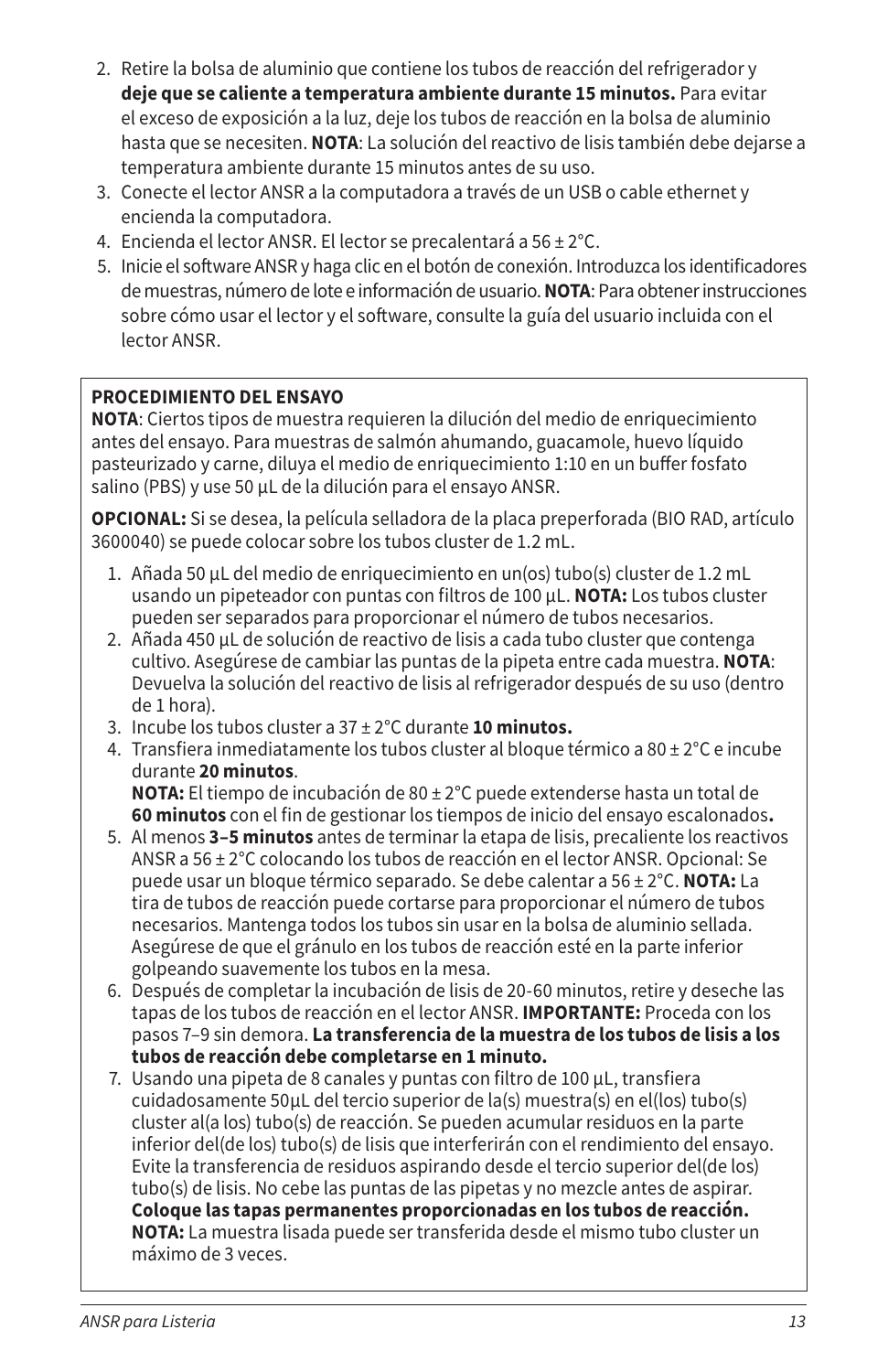- 8. Retire la(s) tira(s) de tubos del lector (o bloque térmico a 56 ± 2°C, si se usó uno) y mézclela(s) con vortex brevemente (alrededor de 2 segundos) a velocidad media/ alta (2500 RPM). Verifique visualmente cada tubo de reacción para asegurarse de que no haya burbujas en el fondo o en el medio de la muestra. Un breve golpe de los tubos debería liberar cualquier burbuja desde la parte inferior o del medio hacia la parte superior. Luego, coloque en el lector sin demora. Cierre la tapa del lector. **NOTA**: El lector no proporcionará resultados precisos si la tapa está abierta. Mantenga la tapa cerrada en todo momento mientras el ensayo está en proceso. Puede ocurrir contaminación si no se colocan las tapas permanentes en los tubos de reacción y/o si se retiran las tapas permanentes.
- 9. Haga clic en **START** en el software ANSR para comenzar el ensayo de **18 minutos**.
- 10. Los resultados se mostrarán como positivos, negativos o inválidos una vez que el ensayo haya finalizado. Si el resultado es inválido, debe repetir la prueba. Se puede ejecutar una sola prueba comenzando en el paso 6. Alternativamente, comience nuevamente desde el paso 1 si la lisis del paso 6 ha estado a 80 ± 2°C durante más de 60 minutos.

# **INTERPRETACIÓN DE LOS RESULTADOS**

El software ANSR indicará los resultados de la prueba como positivo o negativo para la presencia de *Listeria* spp. en la muestra enriquecida. Además, se puede ver la curva de fluorescencia en tiempo real, generada a partir del ensayo.

### **CONFIRMACIÓN**

Las muestras que produzcan resultados positivos ANSR pueden ser confirmadas estriando el medio de enriquecimiento en un agar selectivo/diferencial para *Listeria*, continuando con la identificación de colonias presuntivas siguiendo métodos estándar [1,2].

Para ciertos tipos de muestra (p. ej., carnes procesadas, leche, queso, helado, lechuga y guacamole), puede ser necesario un enriquecimiento secundario del caldo antes del estriado para reducir la flora adicional. Transfiera 0.1 mL del medio de enriquecimiento primario a un tubo que contenga 10 mL del caldo de enriquecimiento para *Listeria* tamponado (BLEB) [2] o, en el caso de productos cárnicos, 10 mL de MOPS-BLEB. Incube el cultivo BLEB durante **26 ± 2 horas** a 35 ± 2°C, o el cultivo MOPS-BLEB durante **18–24 horas** a 35 ± 2°C. Luego, proceda con el estriado del agar selectivo/diferencial y su posterior identificación mediante métodos estándar.

### **DESECHO**

Los medios de enriquecimiento y tubos de lisis usados se deben eliminar como residuos biológicos peligrosos. El método preferido para el tratamiento de residuos biológicos peligrosos es el autoclavado. Los artículos que **NO PUEDEN** autoclavarse, como los tubos de reacción y tapas, deben sumergirse en una solución fresca de cloro al 10% que se prepare diariamente. Consulte con el asesor de seguridad de su instalación para obtener instrucciones detalladas.

**NO** retire las tapas permanentes, por NINGUNA razón, de los tubos de reacción ANSR una vez que haya comenzado el ensayo, incluso cuando los deseche. Los tubos de reacción se pueden desechar como residuos no biopeligrosos. Se recomienda que se coloquen en un recipiente o bolsa de plástico sellable con cloro al 10% y se desechen inmediatamente para protegerlos contra la apertura accidental.

# **SERVICIO AL CLIENTE**

Puede contactar los Servicios Técnicos y Asistencia al Cliente de NEOGEN usando la información de contacto en la parte posterior de este folleto. Entrenamiento para este producto, y para todos los kits de NEOGEN, está disponible.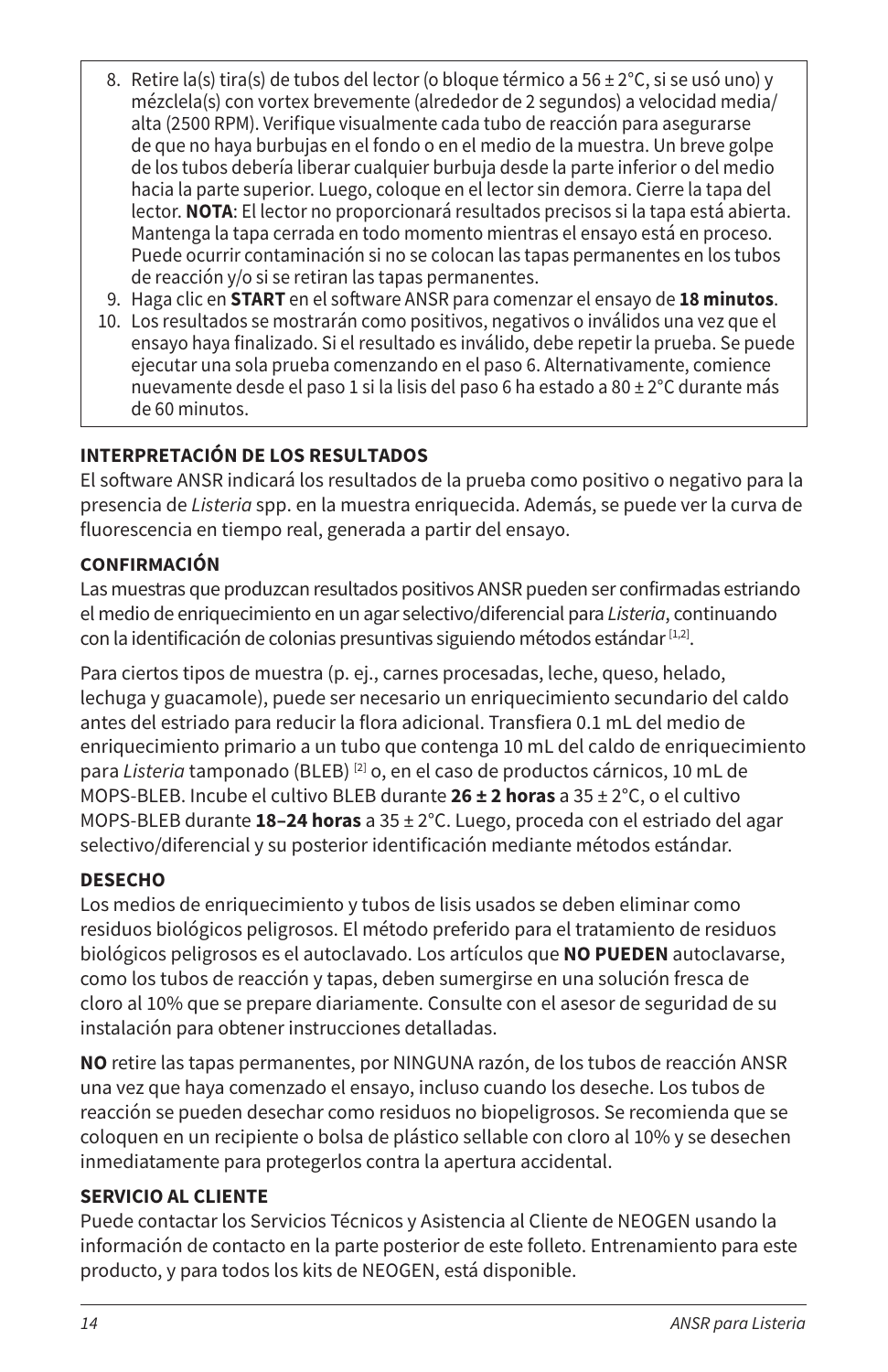### **INFORMACIÓN DE HOJAS DE SEGURIDAD (SDS) DISPONIBLE**

Las Hojas de Seguridad (SDS) para este kit, y para todos los kits de NEOGEN, están disponibles en la página electrónica de NEOGEN neogen.com, o llamando a NEOGEN al +1 800.234.5333 o +1 517.372.9200.

### **TÉRMINOS Y CONDICIONES**

Por favor visite neogen.com/terms-and-conditions/ para los términos y condiciones completos de NEOGEN.

### **GARANTÍA**

NEOGEN Corporation no ofrece ningún tipo de garantía expresa o implícita, excepto que los materiales utilizados en la fabricación de los productos son de calidad estándar. Si cualquiera de sus materiales resulta defectuoso, NEOGEN proveerá un reemplazo del producto. El comprador asume toda la responsabilidad y riesgos resultantes por el uso de este producto. No hay ningún tipo de garantía de comerciabilidad de este producto o de la idoneidad de éste para cualquier propósito. NEOGEN no será responsable de ningún daño, incluyendo daños especiales o consecuenciales, o de gastos derivados directa o indirectamente del uso del producto.

# **Diagnóstico molecular para la detección de patógenos transmitidos por alimentos ANSR de NEOGEN – Licencia de uso limitado**

### **SYTO® 82**

El SYTO® 82 contenido dentro de este producto se proporciona bajo una licencia de propiedad intelectual de Life Technologies Corporation, Eugene, OR, y puede usarse para la detección y el análisis in vitro de (i) alimentos, piensos y bebidas, incluyendo nutracéuticos, (ii) ingredientes para alimentos, piensos y bebidas, (iii) muestras de procesos de preparación, distribución y entrega de alimentos, piensos y bebidas, y (iv) agua de cualquier fuente para el consumo humano, todo con el propósito de seguridad y control de calidad. El comprador no debe vender ni transferir este producto o sus componentes para ningún otro uso, incluyendo pero no limitado a: diagnósticos in vitro humanos, diagnósticos veterinarios, pruebas de identidad o paternidad humanas, técnicas forenses humanas o detección in vivo de secuencias de ácido nucleico en personas vivas, animales o células. Para obtener información sobre la compra de una licencia para SYTO® 82 para otros fines que no sean la seguridad y control de calidad de alimentos, bebidas y agua, contacte a Life Technologies Corporation en outlicensing@lifetech.com.

### **Sondas de balizas moleculares**

Una o más de las sondas de balizas moleculares contenidas dentro de este producto se venden bajo licencia de PHRI Properties y pueden usarse bajo los derechos de patente de PHRI Properties solo para pruebas de productos alimenticios, piensos, bebidas y agua.

# **Tecnología NEAR™**

Este producto utiliza la tecnología isotérmica patentada NEAR y se vende bajo licencia de Ionian Technologies, San Diego, CA, y puede utilizarse bajo los derechos de patente de Ionian Technologies solo para pruebas de seguridad de alimentos, bebidas y agua.

#### **Referencias**

[1] USDA-FSIS (2011) Microbiology Laboratory Guidebook, chapter 8.07 http://www.fsis.usda.gov/PDF/MLG\_8\_07.pdf [2] USDA-FDA (2011) Bacteriological Analytical Manual, chapter 10 http://www.fda.gov/Food/ScienceResearch/LaboratoryMethods/BacteriologicalAnalyticalManualBAM/ucm071400.htm